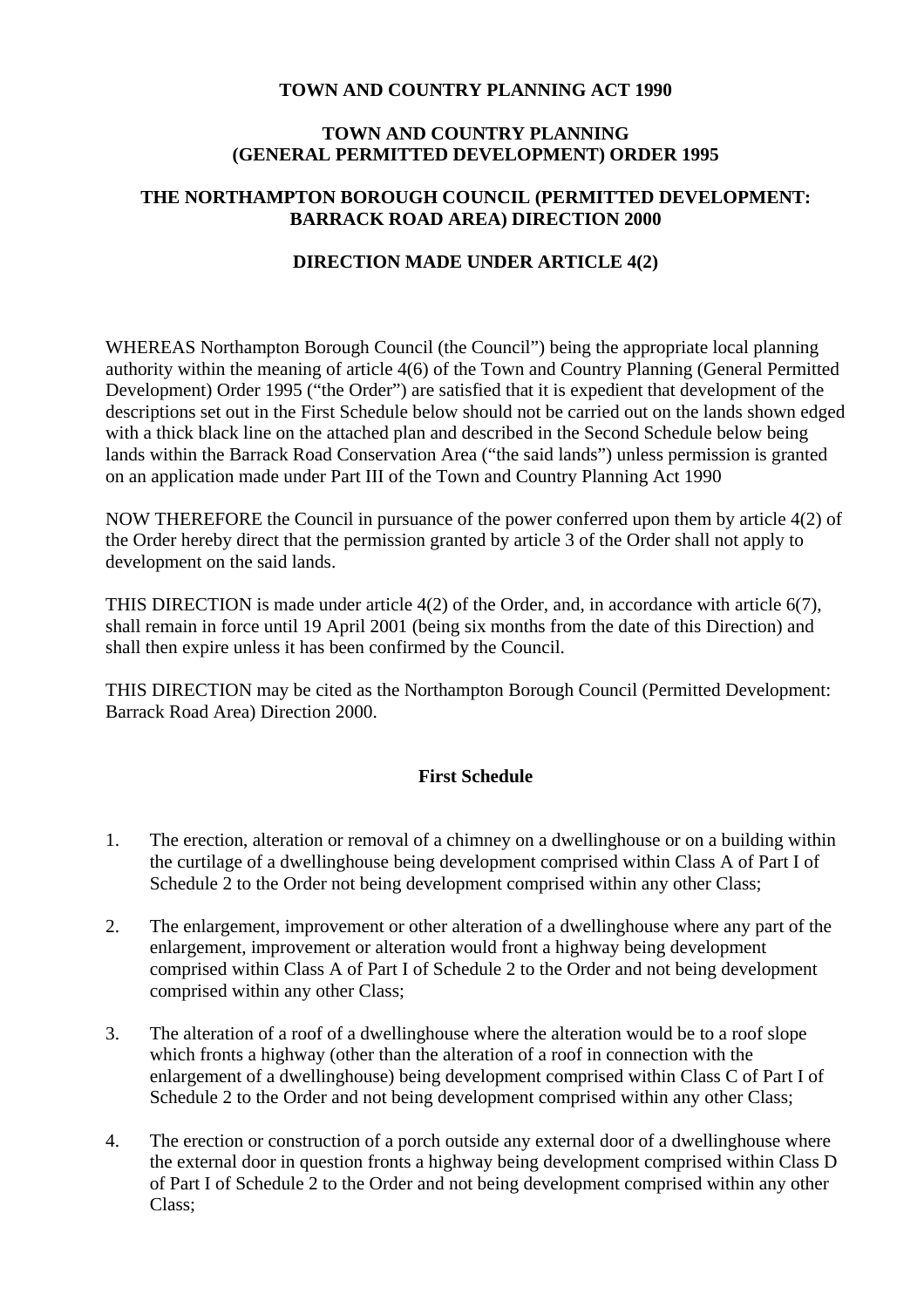- 5. The erection, construction, maintenance, improvement or alteration of a gate, fence, wall or other means of enclosure within the curtilage or a dwellinghouse where the gate, fence, wall or other means of enclosure fronts a highway being development comprised within Class A or Part 2 of Schedule 2 to the Order and not being development comprised within any other Class;
- 6. The painting of the exterior of any part of a dwellinghouse which fronts a highway or any part of any building or enclosure within the curtilage of a dwellinghouse which fronts a highway being development comprised within Class C of Part 2 of Schedule 2 to the Order and not being development comprised within any other Class; and
- 7. Any building operation consisting of the demolition of the whole or any part of any gate, fence, wall or other means or enclosure within the curtilage of a dwellinghouse where the gate, fence, wall or other means of enclosure fronts a highway being development comprised within Class B of Part 31 of Schedule 2 to the Order and not being development comprised within any other Class.

### **Second Schedule**

Numbers 3 and 6 Langham Place, Barrack Road, Northampton, NN2 6AA.

Numbers 4, 5 and 6 Adelaide Terrace, Northampton, NN2 6AH

Numbers 2, 3, 4, 5, 7, 8, 9, 10, 11, 12, 14, 14A, 17, 18, 19, 24 and Cathedral House, Primrose Hill, Kingsthorpe Road, Northampton, NN2 6ER.

Number 5 and 6 St Paul's Terrace, Kingsthorpe Road, Northampton, NN2 6ET.

Numbers 1, 2, 4, 5, 8, 9, 10, 11, 12, 13, 14, 16, 17, 18, 20, 21 and 22 St George's Place, Kingsthorpe Road, Northampton, NN2 6EP.

Numbers 3, 4, 5, 6, 7, 8, 9 and 11 Elysium Terrace, Kingsthorpe Road, Northampton, NN2 6EN.

Numbers 15, 16, 17, 18, 20, 21, 22, 24, 25 and Bishops House, Marriott Street, Northampton, NN2 6PW.

Numbers 5, 7, 8, 13, 14, 15, 16, 17, 18, 19, 21, 22, 23, 24 and 25 St George's Avenue, Northampton, NN2 6JF.

Given under the Common Seal of Northampton Borough Council this Twentieth day of October 2000

The COMMON SEAL of the NORTHAMPTON BOROUGH COUNCIL was hereunto affixed to this Direction in the presence of:-

Borough Solicitor